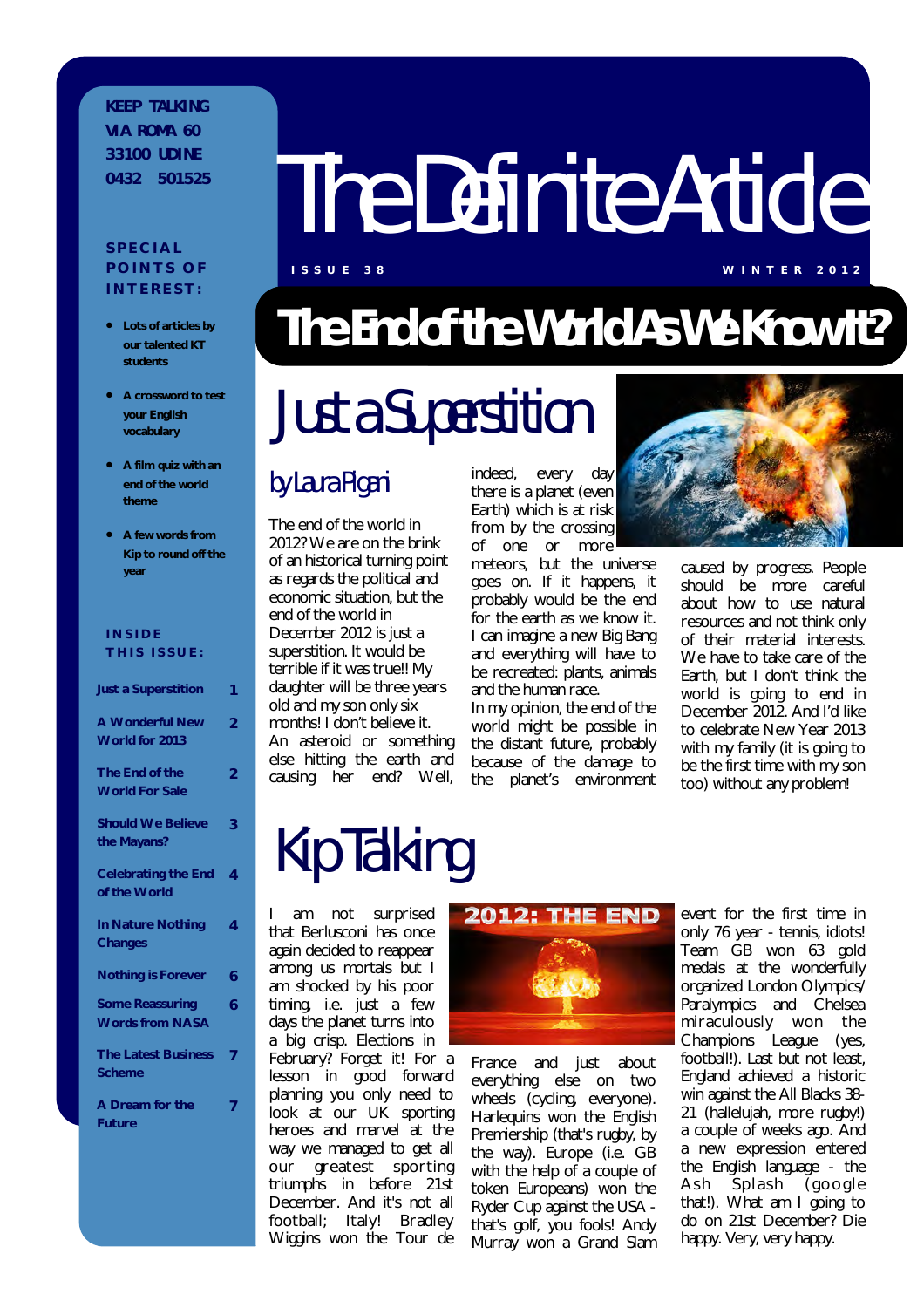**P A G E 2**

### A Wonderful New World for 2013



*"On my first day in the new world, I hope to find more countryside and fewer cities, more trees and less buildings, and more respect for nature."*

*Some examples of* 

**END OF THE WORL FARANCE FL** 

*advertising*

*Armageddon-inspired* 

#### by Elisa De Nardo

Actually, it's hard to imagine a different world from the one that you are used to seeing around you, with its many beautiful and varied landscapes, mountains full of snow in winter and rich in colors and animals in summer, cities full of history, monuments, streets, people and hustle and bustle, and, at the same time, isolated and empty villages at the top of the mountains. But if today is my last day in this world and I<br>stop myself thinking stop myself about what is still waiting for me tomorrow, on my first

day in the new world, I hope to find more countryside and fewer cities, more trees and less buildings, and more respect for nature. I hope that in the new world all guns and governments will disappear and people will no longer die for religious and political reasons. I hope that we will be able to get around without cars but only with our mind, thus avoiding smog and car accidents.

ī ı ı

### End of the World For Sale

#### by Francesca Avian

I don't believe in the Mayans' prediction about the end of the

world but I do believe that people involved in marketing will benefit from this idea. I think they will play on this concept in different ways

to promote and sell more products and services.

First of all, lots of advertisements are using catastrophic pictures and settings like e a r th quakes or tsunamis. They play on inner fears to convey the idea that a specific product can save us or prevent us from any damage.

Other advertisements are less subtle and, whether we believe in the Mayans' prediction or not, they tell us not to wait and not to deny ourselves anything and to buy and enjoy experiences.

Some advertising

agencies have a very strong belief in the end of the world. One example stands out when a customer asked an agency to

design a company Christmas gift the agency produced a calendar that stops on the 21st of December 2012!

I don't know if this could be defined as ultimate creativity or a stupid joke but the Mayans have given us something to think about and to joke about, maybe to exorcize our fear of dying.

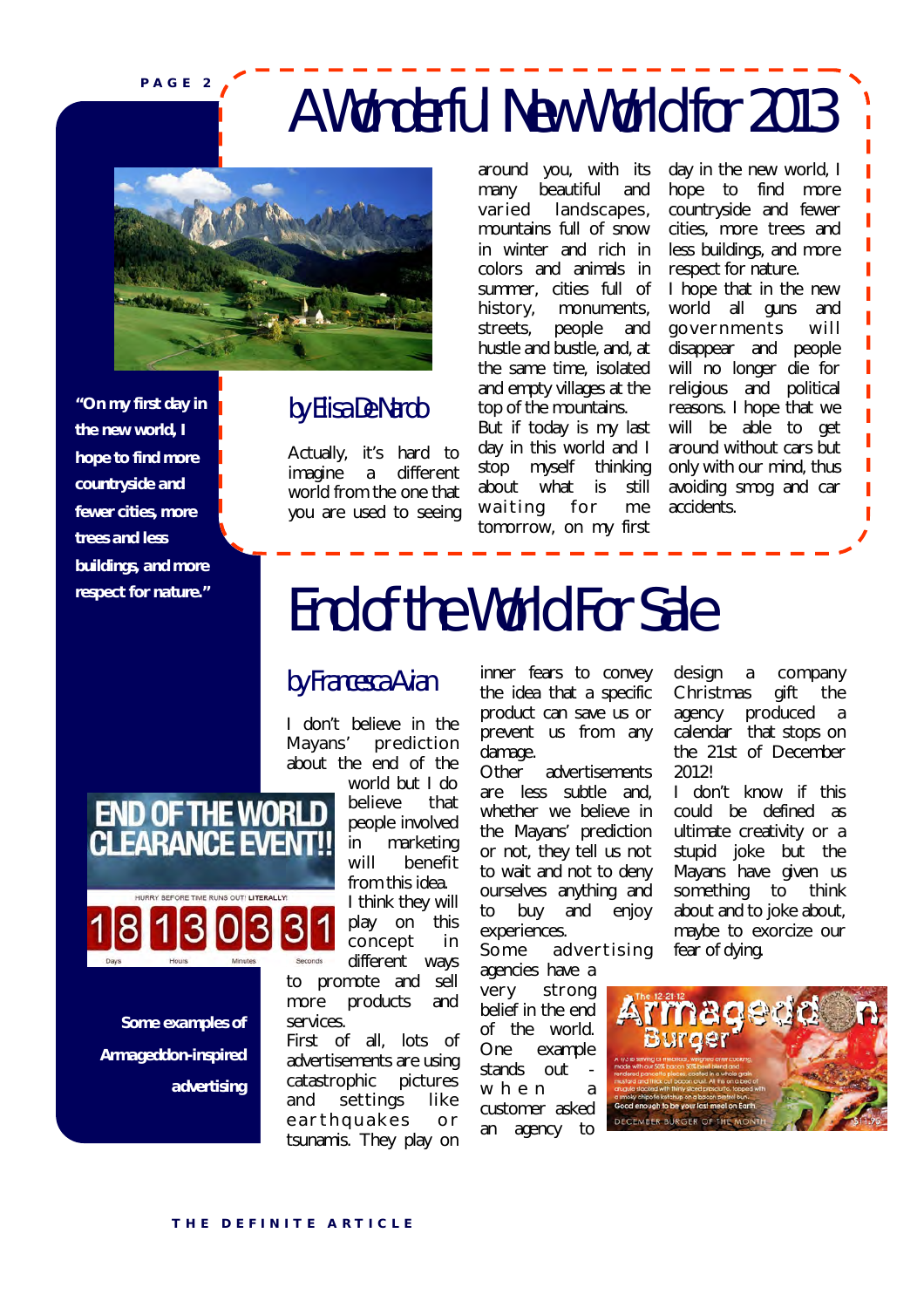### The KT Crossword: Natural Disasters!





#### **Down**

- 1. A mountain throws hot rock into the air. (2 words: 8,8)
- 2. It rains a lot and rivers and lakes become too full.
- 4. It doesn't rain for a long time.<br>5. There was a very serious one
- There was a very serious one in Friuli in 1976.
- 7. People don't have enough to eat.

#### **Across**

- 3. Dirt and rocks slip down the side of a mountain.
- 6. A funnel-shaped column of wind.
- 8. A lot of snow falls quickly down a mountain.
- 9. A tropical storm with very strong winds.
- 10. A very big wave comes from the sea onto land.

# Should We Believe the Mayans?

#### by Marina Segalin

There are only a few days left before the end of the world that the Mayans predicted. Is it really true that the world is going to end? If we look back, we have made a lot of progress in many fields like medicine and technology, so why should we focus our beliefs on a prediction made many

years ago? We can't be sure about this thought but certainly a lot of people seem to believe it. If we look back on this year everyone can find events that have changed our planet to some extent and on a grand scale, the Earth has experienced a lot of changes. This has always happened but people tend to associate catastrophic or natural events with the

coming of the end of the World. There is no scientific proof for it and anyway we do not have the means to predict exactly what's going to happen; let's just wait and see and maybe have a chat the day after the 21<sup>st</sup> of December to see if we are still here.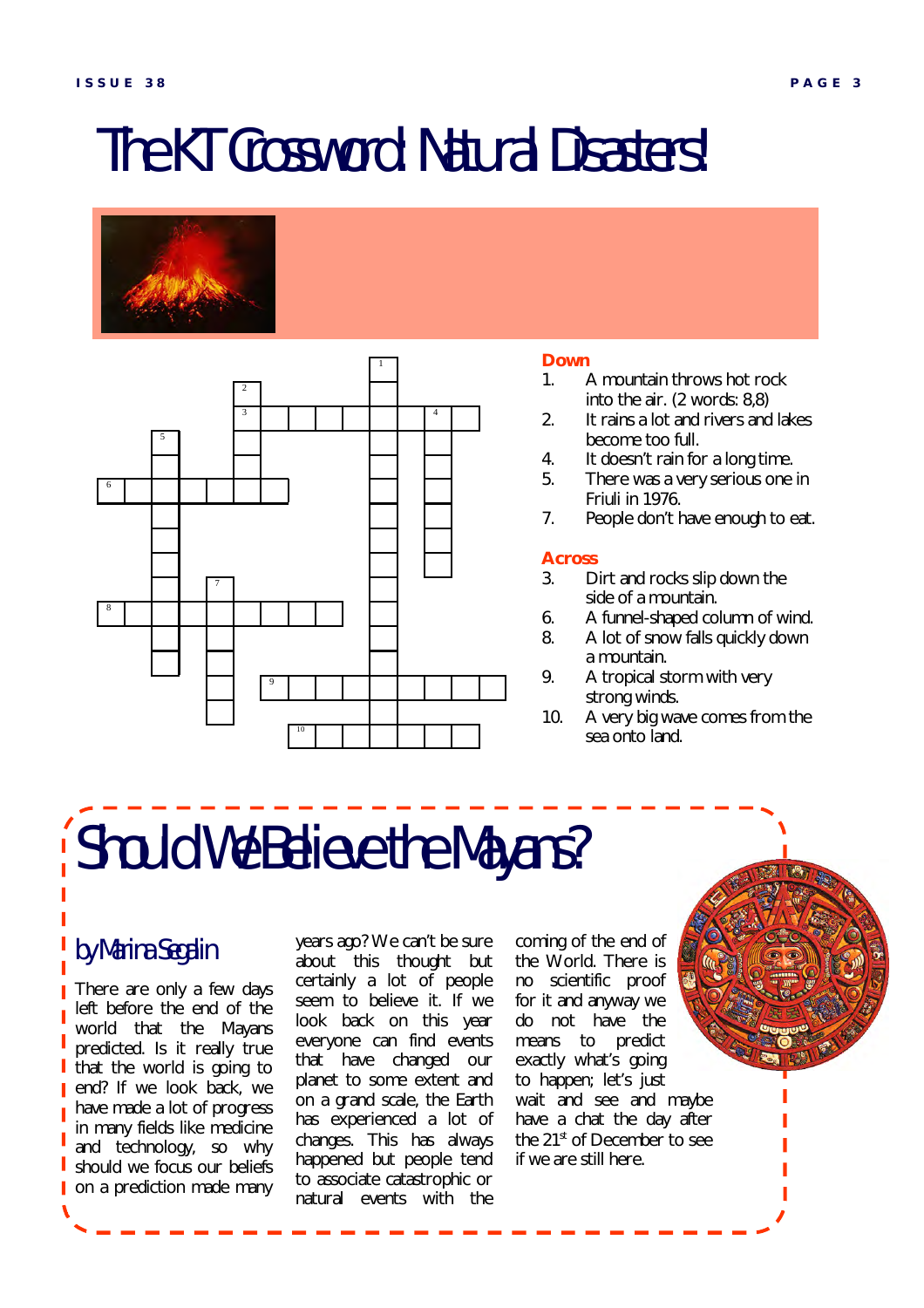**P A G E 4**

### Celebrating the End of the World



*Go out with a bang—not a whimper! How about rollercoastering into oblivion with Anna and her family??*

> *"The thought that our extinction is bound to happen is something that periodically has been a cause of concern for people."*

#### by Anna Sindona

My son and my husband are now my little world. They are the first and the last thing on my mind every day. Matteo, my two-

year-old son, is too little to understand what the end of the world means.

If I were convinced that the world was going to end on December 21st, I would organize a fantastic and surprising day.

Maybe, my family and I would go to Disneyland in Paris. Disneyland could be the right place to wait for the big moment.

At Disneyland park, all the employees will be obliged to smile and not to show their apprehension, in particular Mickey Mouse, Minnie, Donald Duck and the other Disnev characters.

If we were in a movie the big end would come when our "car" started to fall from the highest point of the roller coaster.

We could gloss over our emotions with a rush of adrenaline

"In nature nothing is created, nothing is lost, everything changes."



and a big hug all together. This could occur if I were sure that the Mayan prophecy would come true. Nevertheless, I think that the Mayan calendar is set to end on December 21<sup>st</sup>, but our calendars will continue for many and many years without a

global cataclysm.

party.

boring!

For this reason, on December 21st I will be ,without my husband and my son, at the Gervasoni Christmas

The only big fear is… that the party could be really



by Flavio Lorenzon

As the a b o v e quote of Antoine-**Laurent** 

de Lavoisier suggests, nature cannot make an exception for humankind. In fact, humans are constantly changing as well. What about events that could lead to a rapid decline or even the sudden extinction of our species, like the end of the world?

The thought that our

extinction is bound to happen is something that periodically has been a cause of concern for people. It is historically wellknown…

*Continued on page 5.*

#### **THE DEFINITE ARTICLE**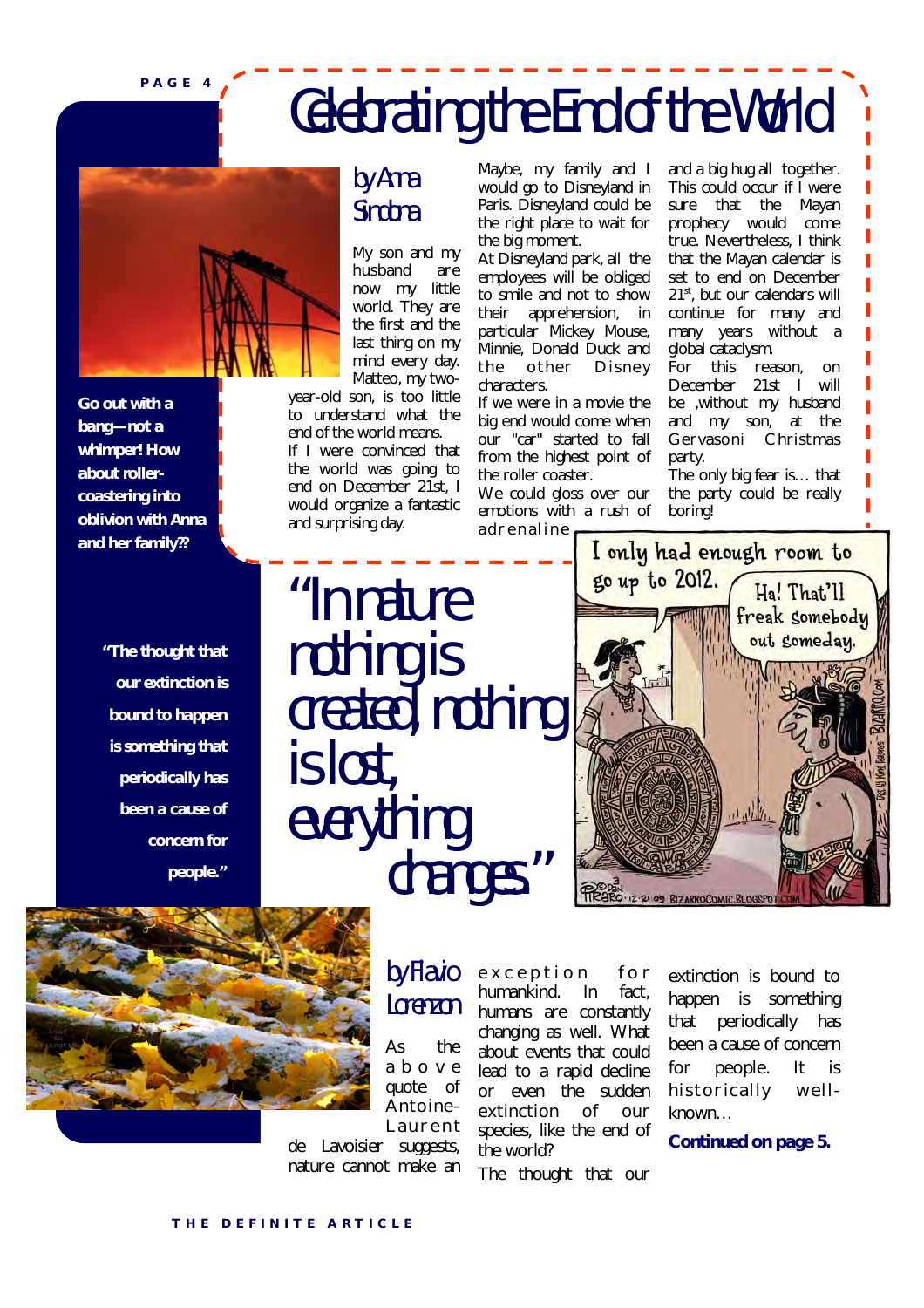#### *Continued from page 4.*



**A monarch butterfly emerging from its cocoon.**

...that the fear of doomsday spread around the Western World simply because the first millennium was about to end. Unfortunately, nowadays it is still the turn of irrational expectations, like the famous prediction of the Mayans. Whatever the case, humans have become more and more aware that, like all the other animal species, they might be at risk of extinction. This concern is the result of the wider knowledge we have attained about physical and biological laws governing our planet and the universe, their dynamics in the past and what may occur in the future. For example, scientists estimate that the impact of a massive asteroid on Earth occurs on average about once every 100 million years. And about five have occurred during the evolution of complex life on Earth. Yet 65 million years ago a large comet smashed into our planet causing the end of the age of dinosaurs.

The fact the majority of species that have existed on Earth have become extinct has led to the suggestion that all species have a finite lifespan. It would be easy to

#### conclude that human

extinction is inevitable as well. However, many experts object that humans are unique in their adaptive and t e c h n o l o g i c a l capabilities, so it is not possible to draw reliable inferences about the probability of human extinction

based on the past extinction of other species.

On the other hand, the peculiarities of humankind increase the likelihood that a mass extinction or, at least, a severe reduction in human population might be caused by our own behaviour, more than by natural events. The threat of nuclear annihilation was actually a daily concern in the lives of many people in the 1960s and 1970s. Nowadays there are still thousands of hydrogen bombs in existence despite the collapse of the Soviet Union. Because of the chaos of its collapse, the risk of accidental nuclear war could well be greater now than in the past. The principal fear in the last decade has been more of terrorist attacks, rather than a global war. As technology develops, there is a slight chance that a huge number of humans may be deliberately destroyed by the actions of a State or individuals in a form of suicide attack.

Another scenario that may lead to war on a large scale is overpopulation. The world's population has now exceeded the seven billion mark, which means very little usable land to go round. There could be up to twelve billion humans by the end of the next century. Overpopulation, massive migrations or just the rising number of international travellers may facilitate an uncontrollable spread of pandemic viruses.

Even without warfare or lethal world-wide diseases, the environment could come under disastrous pressure. Yet humans have sadly understood how catastrophic climate change could be, as a result of global warming or the effects of extensive deforestation and pollution. In spite of all these dangers, I like to be a bit more optimistic about the destiny of human race. It is likely that the human species will die out sometime in the distant future, but it would be very stupid if we contributed to this. Actually, we are the only species on Earth, and perhaps in the universe, with a conscious prior knowledge of our own demise and therefore we can at least take steps to avoid global disasters, which might be directly or indirectly caused by our own behaviour. After all, we are able to learn from our mistakes and our intelligence always gives us the chance to find brilliant solutions.

Back to Antoine-Laurent de Lavoisier's quote: since we

have no choice but to change, let us try at least to change for t h e better.

*"Since we have no choice but to change, let us try at least to change for the better."*

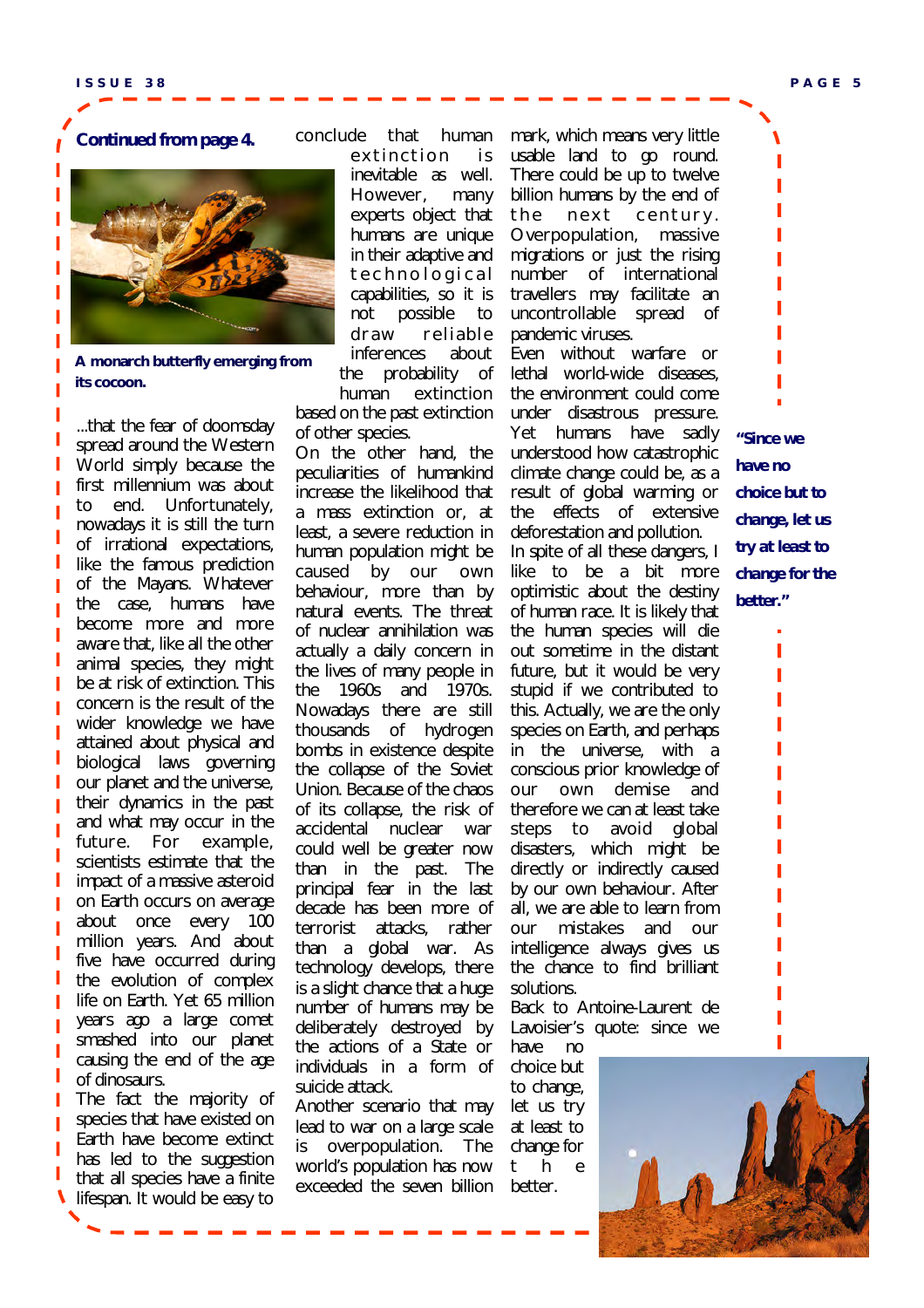**P A G E 6**

*"Maybe the Mayans were just trying to tell us to be careful and not to forget that nothing is forever."*

# Nothing Is Forever

#### by Doris Bulfon

One of the images that most impresses me and makes my heart tremble is that of the Planet Earth "seen from the outside". Seeing that colourful, floating ball and realizing we are doing homework on it, in the infinite immensity of the unimaginable universe, enlightens me on the reason why we are so stupid. We don't have any kind of influence on what is happening outside (and also sometimes inside) and around us. We are so tiny that we spend the most of our lives trying to look bigger than we are and forgetting the real meaning of life- death! Well, by that I mean that since we are all born and die in a relatively short period of time, we are

supposed to do our best to make our existences wonderful, but it's not always quite like that.



#### **The Earth from Space**

Anyway, I guess only few people believe that on 21st December 2012 the world will collapse in a catastrophic way as shown in some movies - *2012* directed by R. Emmerich is a good example - but I'm sure that a lot of us have spent a moment dreaming about the end of the world as we know it. I live on the wealthy

side of the globe but I can't pretend there is something wrong in the way wealth is

> distributed and the way our time is organized and also in the manner we use our natural resources. Of course everyone can do something to make things change but, to be honest, I don't think it will be enough. I think that human beings will

change their habits only in the face of imminent danger. So maybe we have lost the opportunity to take this eventuality seriously in order to improve the way we live. Maybe the Mayans were already conscious of the influence of mankind on Planet Earth and they were just trying to tell us to be careful and not to forget that nothing is forever.



*According to scientists, the world is not going to end after all!*

### Some Reassuring Words from NASA

#### **Are there any threats to the Earth in 2012?**

The world will not end in 2012. Our planet has been getting along just fine for more than 4 billion years, and credible scientists worldwide know of no threat associated with 2012.

**What's the origin of the prediction that the world will end in 2012?**  The story started with

claims that Nibiru, a supposed planet discovered by the Sumerians, is headed toward Earth. This catastrophe was initially predicted for May 2003, but when nothing happened the doomsday date was moved forward to December 2012 and linked to the end of one of the cycles in the ancient Mayan calendar at the winter solstice in 2012 hence the predicted

doomsday date of December 21, 2012.

#### **Does the Mayan calendar end in December 2012?**

Just as the calendar you have on your kitchen wall does not cease to exist after December 31, the Mayan calendar doesn't cease to exist on December 21, 2012. This date is the end of the Mayan longcount period but then - just as your calendar begins again on January 1 - another long-count period begins for the Mayan calendar.

http://www.nasa.gov/topics/earth/ features/2012.html#end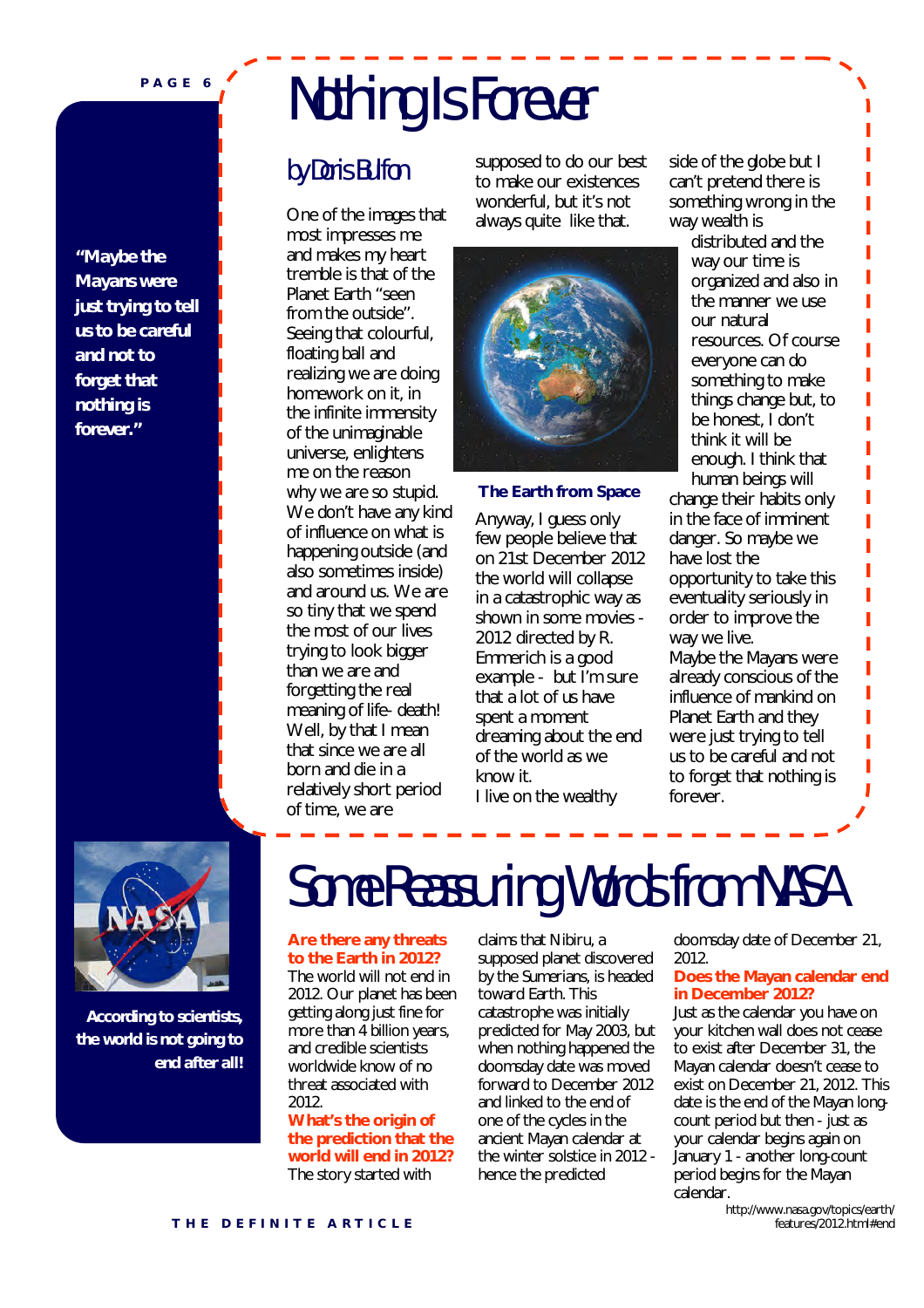### The End of the World—The Latest Business Scheme

#### by Dario D'Antoni

Ï

Although the end of the world may provide liberation for a lot of people, I'm sorry to tell you that we are going to celebrate a lot more New Year's Eves to come.

Does anyone believe that 3,500 years ago, people of a civilization called the Mayans were able to predict the precise end of the world? Unfortunately for all of them, the end of the world was something that happened over 3,000 years ago, while for all of us the end of the world will be something absolutely personal and not a collective event.

While a small group of fanatics are hoping for the end, a much larger group of entrepreneurs are ready to



#### **An End of the World greetings card. Yes, you can really buy these!**

sell us all kinds of stuff through special events and advertising, from gadgets to movies, to increase their profits.

What's more, another much bigger group of

people is ready to spend money to get any kind of product that could satiate their idiocy.

So, after Halloween, St Valentine's, Women's Day, and so on, we'll finally have another chance to spend some money to celebrate some stupid, dreamed-up day in the year to come.

Let's say that maybe after discovering that life goes on in spite of the catastrophic prediction, some people will take the opportunity to try to understand that change is necessary—and one of those could be giving up rising to the bait of any stupid way of making money.

*"While a small group of fanatics are hoping for the end, a much larger group of entrepreneurs are ready to sell us all kinds of stuff... to increase their profits."*

# A Dream for the Future

#### by Luca Celeghin

Today is January 21<sup>st</sup> 2013. It's incredible, but something strange happened in the world one month ago. The world as we know it is over. No wars, no earthquakes and no meteors occurred, but a big shock to people's minds. It's very difficult to explain but it seems that since the event people have changed their way of life.

People are quieter and smile more often. I see that they are less stressed and agitated than in the past. I think that people have discovered that they had lived in the wrong way for a long time. They have discovered the importance of human contact and the beauty of spending time together with other people. The government has passed a law forcing people to work less to spend more

time with their families, with friends and with themselves.



The limit is six hours per day and… Riiiiiiiiiiiinnnng... Oh my God! That's my alarm. I must wake up - it was only a dream! Today is November 30<sup>th</sup> 2012. I'm late, and my boss will be angry with me, and today I have a lot of work to do.

Mayans help me please!